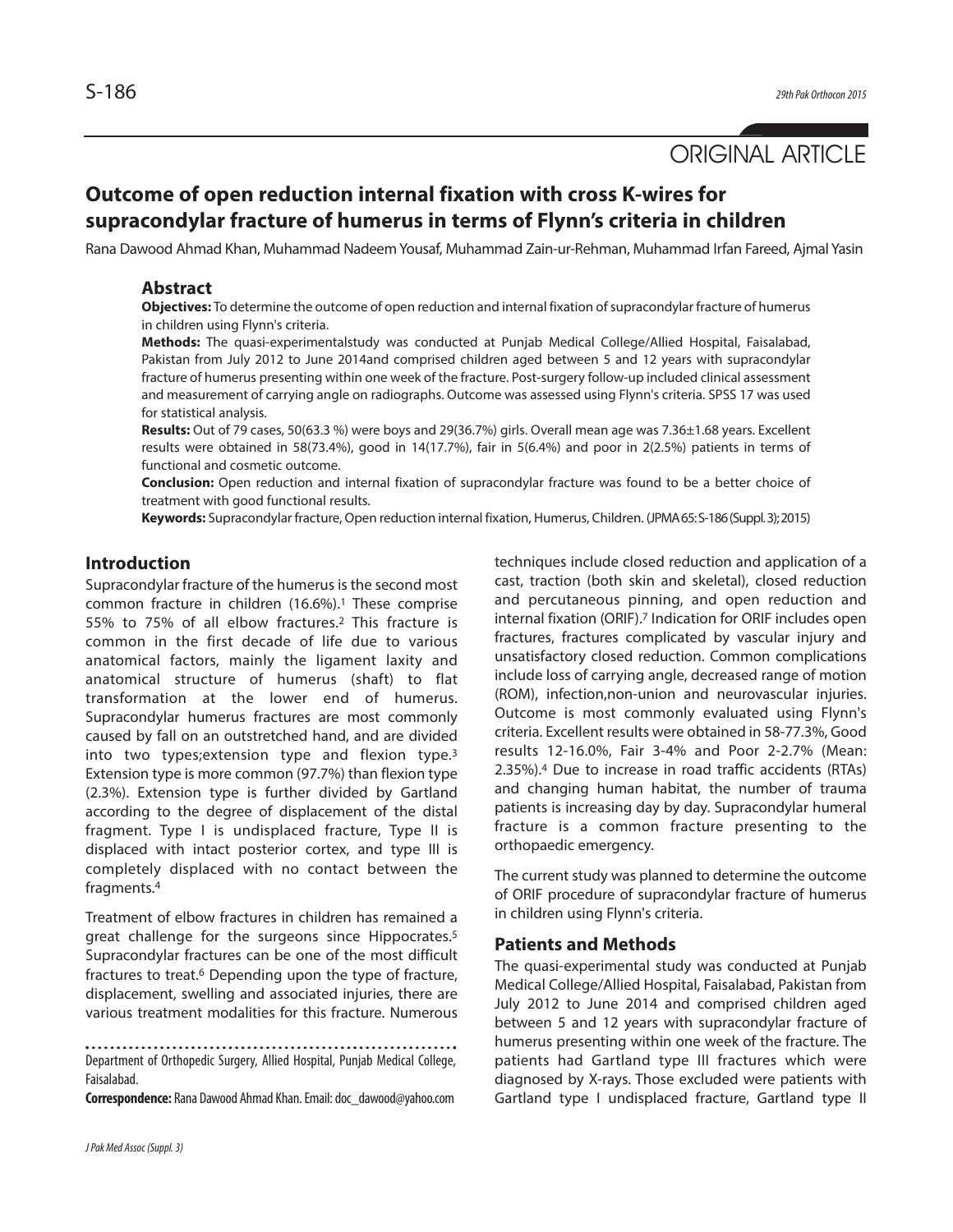# *29thPak Orthocon2015* S-187

displaced fracture, or those with previous deformity of the affected limb.

The sample size was calculated throughthe World Health Organisation (WHO) calculator with  $P = 2.35\%$  (Range 2-2.7%); Absolute precision =  $2\%$ ; and Confidence level = 95%. 4

After permission from the institutional ethics committee, patients were selected using non-probability consecutive sampling technique from among patients admitted through emergency department and evaluated for lifethreatening conditions as per the Advance Trauma Life Support (ATLS) protocol. 5

All demographic details of the patients were noted on a proforma. The fractures were splinted to relieve pain and prevent further soft tissue trauma. Analgesics, tetanus prophylaxis and intravenous (IV) antibiotics (3rd generation cephalosporin) were administered by the emergency medical officer. Patients were prepared for general anaesthesia and informed consent was obtained from their parents guardians.

All the patients were operated upon by consultant orthopaedic surgeons. All fractures were approached through medial incision. Ulnar nerve was identified and preserved. Fracture fragments were reduced under vision and fixed with Kirshner's wires in crossing pattern. Haemostasis was secured and the wound was closed in layers. Above-elbow cast was applied.

First follow-up was after 10 days when stitches were removed. On second follow up at 4th week, we removed the Kirishner's wires. Patients were called for further follow-up at 16 weeks to see ROM and impairment of the carrying angle. Follow-up was assured by taking the telephone numbers of the patients. At each visit, impairment of extension and flexion was noted with clinical assessment, and the carrying angle was measured on radiographs.

Outcome was assessed using Flynn's criteria.5SPSS 17 was used for statistical analysis.

#### **Results**

Out of 79 cases, 50(63.3 %) were boys and 29(36.7%) girls (Figure-1). Overall mean age was 7.36±1.68 years (range: 5-12 years) (Table-1). The most common age was 7 years

Table-1: Age of Patients.

|     | N  | <b>Minimum</b> | <b>Maximum</b> | Mean | <b>Std. Deviation</b> |
|-----|----|----------------|----------------|------|-----------------------|
| Age | 79 |                |                | 7.36 | 1.688                 |



**Figure-1:** Distribution of gender.



**Figure-2:** Distribution of percentage of age of patients.

**Table-2:** Distribution of affected side.

| <b>Side</b> | Frequency | <b>Percent</b> |
|-------------|-----------|----------------|
| Right       | 33        | 41.7           |
| Left        | 46        | 58.3           |
| Total       | 79        | 100.0          |

in 21(26.70%) (Figure-2).

The right arm was involved in 33(41.7 %) patients and left arm in 46(58.3 %) (Table-2).

In terms of ROM outcome, Excellent results were obtained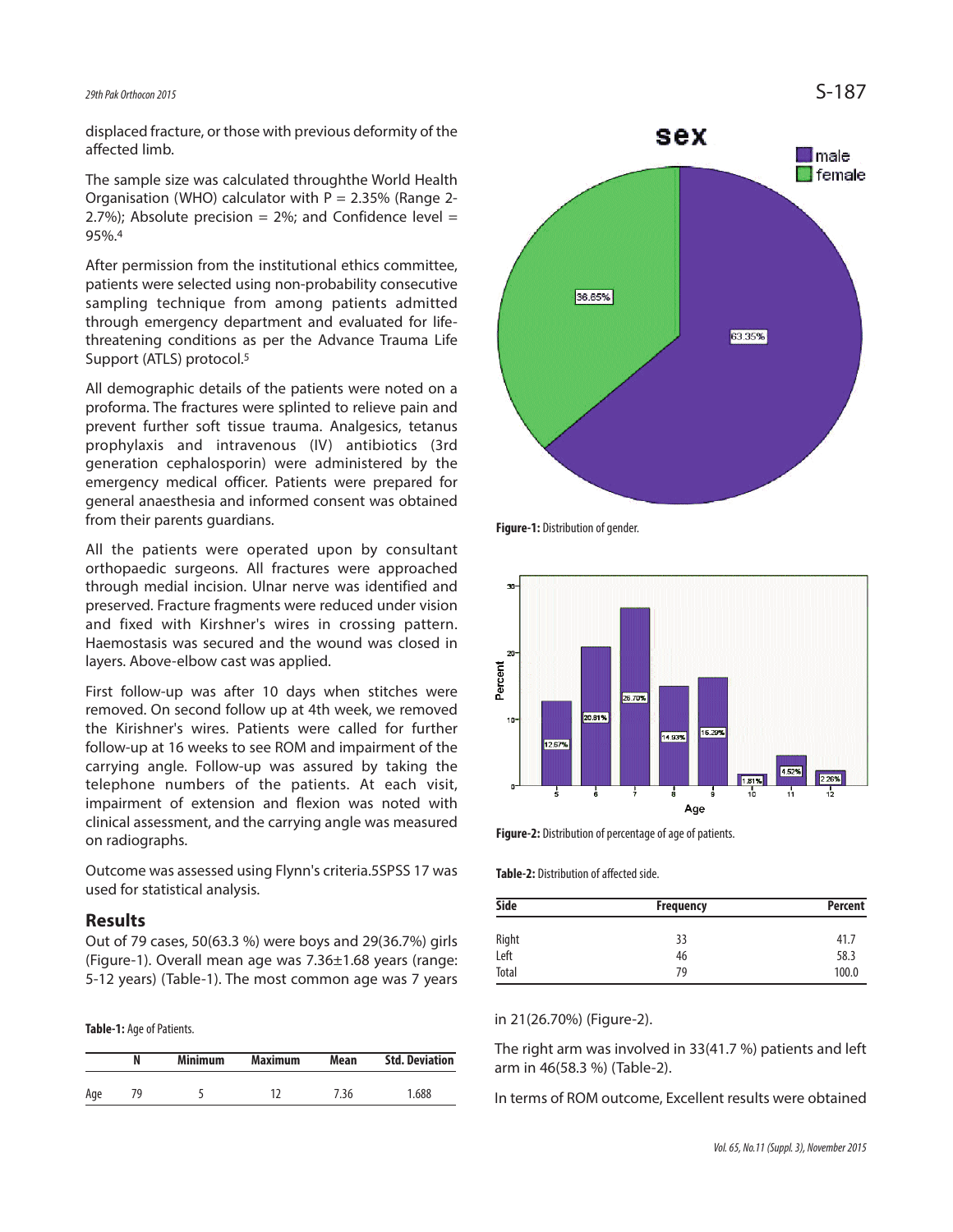Table-3: Distribution of impairment of range of motion.

| <b>Outcome</b> | <b>Frequency</b> | <b>Percent</b> |
|----------------|------------------|----------------|
| Excellent      | 58               | 73.4           |
| Good           | 14               | 17.7           |
| Fair           | 05               | 6.4            |
| Poor           | 02               | 2.5            |

Table-4: Distribution of impairment of carrying angle.

| <b>Outcome</b> | <b>Frequency</b> | <b>Percent</b> |
|----------------|------------------|----------------|
| Excellent      | 58               | 73.4           |
| Good           | 14               | 17.7           |
| Fair           | 05               | 6.4            |
| Poor           | 02               | 2.5            |

in 58(73.4%), Good in 14(17.7%), Fair in 5(6.4%) and Poor in 2(2.5%) patients (Table-3), and the same was true for the carrying angle (Table-4).

## **Discussion**

Supracondylar fracture of the humerus is one of the commonest fracturesin children. <sup>8</sup> These comprise 55% to 75% of all elbow fractures. <sup>2</sup> Gartland's classification is the most commonly used for supracondylar fractures. Gartland extention type I and II supracondylar fracture can be managed by closed reduction followed by plaster immobilisation, but treatment of Gartland Extention type III fractures is controversial. It may cause problems when managed by closed reduction and plaster immobilisation even after acceptable initial reduction.

In the treatment of type III fractures the main difficulty of closed reduction and casting is the need to hyperflex the elbow beyond 120o to maintain reduction, which is not always possible due to the loss of radial pulse on hyperflexion. <sup>4</sup> Failure to do so increases the risk of losing reduction, due to loss of supporting effect of the triceps muscle. <sup>9</sup> Due to this reason, Gartlandtype III supracondylar fractures in children should be managed by surgical option. The aim of surgical treatment is to focus on the accurate, stable reduction and fixation of fracture to prevent any axial rotation and coronal or sagittal tilt and, hence, avoid postoperative deformity like loss of carrying angle and loss of ROM.

Closed reduction and percutaneous pinning under fluoroscopic guidance is now the accepted standard treatment for displaced supracondylar fractures of the humerus. <sup>10</sup> Many surgeons advocate closed reduction of type III fractures under image intensifier and percutaneous pinning with wires. <sup>11</sup> But in majority of

hospitals in Pakistan, there is non-availability of image intensifier and that is why supracondylar fractures are managed by other methods like side arm traction and ORIF with wires. Sidearm traction requires prolonged stay in hospital as well as keeping the child in lying down position in bed, which is a difficult task for parents and hospital personnel. <sup>12</sup> The side arm traction also has disadvantage of pin-tract infection, loosening of pin and ulnar nerve injury during pin insertion.

In massive swelling and delayed cases closed reduction and percutaneous pinning is difficult to achieve anatomical reduction and stable fixation. <sup>13</sup> In such condition, ORIF of supracondylar fracture with cross Kwire is a batter treatment of choice. However, other indications for open reduction include a fracture irreducible by closed reduction, vascular compromise not improved with closed reduction, and non-acceptable reduction. <sup>14</sup> The incidence of the need for open reduction varies in different series between 2% and 25%. 15

There are different approaches used for internal fixation of supracondylar fractures. A lateral, medial, anterior or even posterior approach can be used. <sup>16</sup> But we used medial approach basically because in this approach ulnar nerve can be exposed easily before insertion of pins to fix the fracture. Hence, chances of ulnar nerve injury can be minimised through this approach.

In this study functional outcome of supracondylar fracture in children was measured in terms of Flynn's criteria. There were 63% male and 37% female cases. These findings are in accordance with a study by Najiullah Khan et al. where 62.7% male and 37.3% female patients were included. 4

In this study Excellent results were obtained in 58 (73.4%), Good in 14 (17.7%), Fair in 5 (6.4%) and Poor in 02 (2.5%) cases. Najiullah khan et al. described Excellent results in 58-77.3%, Good results 12-16.0%, Fair 3-4% and Poor 2- 2.7%4. These results are comparable to our study. Ay et al. described the results in 61 patients treated with a transverse anterior cubital approach for open reduction and pinning; the results were Excellent in 72.2% and Good in 27.8% cases. <sup>17</sup> Nouman et al. found Excellent outcome in 21(60%) patients, Good in 9(25.71%), Fair in 4(11.43%) and Poor in 1(2.86%). <sup>8</sup> Devkota et al. described 70.8% Excellent, 22.7% Good, 3.8% Fair and 2.5% Poor results at eight-week follow-up 18. According to Manandhar et al., 20(80%) patients were found to have Excellent and 5(20%) Good results.<sup>16</sup> These results are also comparable. On the other hand, Reitman et al. found excellent results for only 55% of elbows. <sup>19</sup> Aktekin et al. found that patients treated with closed reduction and pinning had better function